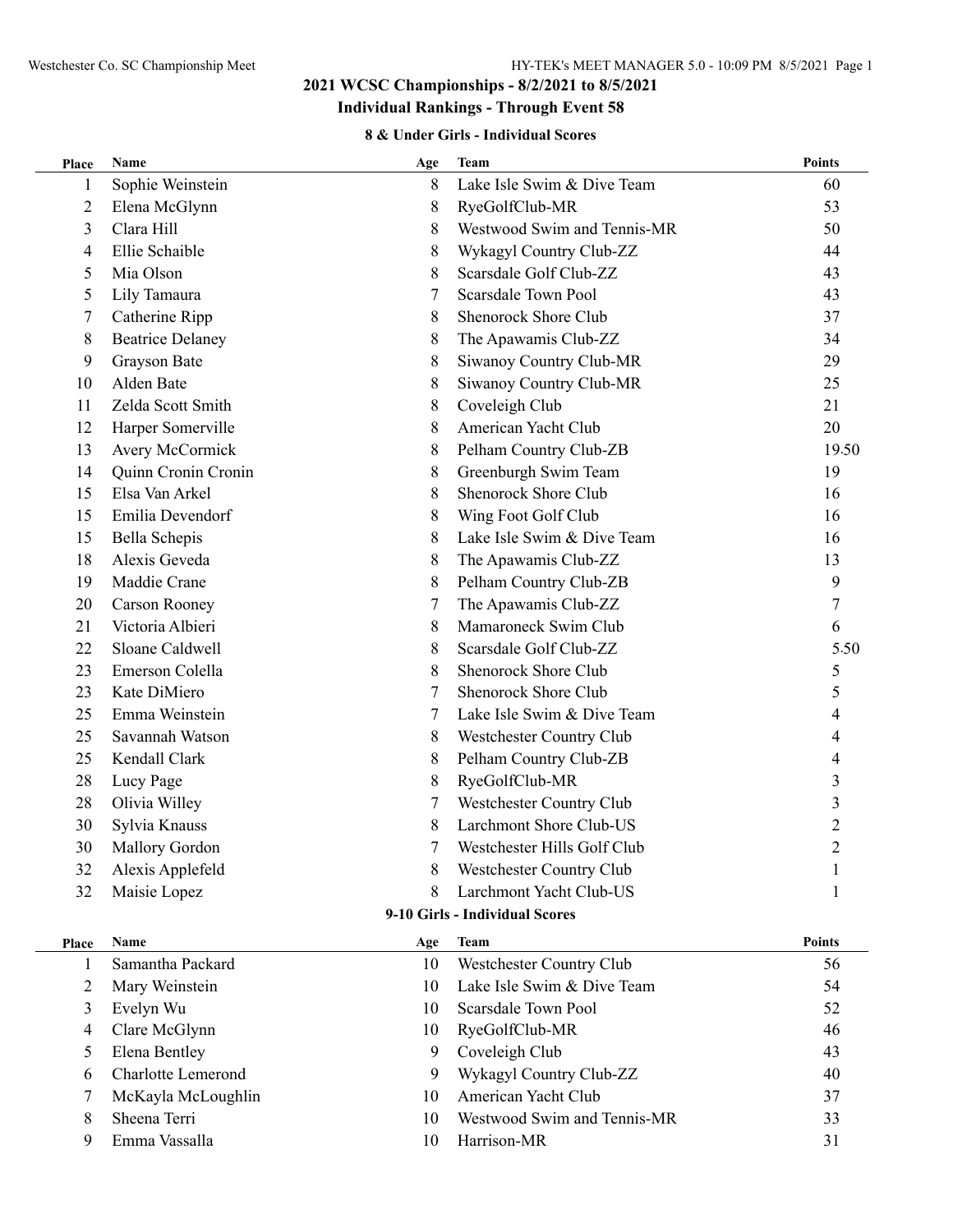#### **Individual Rankings - Through Event 58**

| Place                           | Name                       | Age | <b>Team</b>                     | <b>Points</b>  |  |
|---------------------------------|----------------------------|-----|---------------------------------|----------------|--|
| 10                              | Mary Inello                | 10  | Davenport Beach Club            | 29             |  |
| 11                              | Sofia Fasolino             | 10  | Mamaroneck Swim Club            | 28             |  |
| 12                              | Connie Coulthard Coulthard | 9   | Greenburgh Swim Team            | 27             |  |
| 13                              | Iris Kaplan                | 10  | Pelham Country Club-ZB          | 26             |  |
| 14                              | Mackenzy Somerville        | 10  | American Yacht Club             | 21             |  |
| 15                              | Yingyuan Fang              | 10  | Scarsdale Town Pool             | 19             |  |
| 16                              | Viola Vettorino            | 10  | Westwood Swim and Tennis-MR     | 18             |  |
| 17                              | MaryKate McBreen           | 10  | Westchester Country Club        | 17             |  |
| 18                              | Holly Hogan                | 10  | Westchester Country Club        | 16             |  |
| 19                              | <b>Riley Williams</b>      | 9   | The Apawamis Club-ZZ            | 15             |  |
| 20                              | Stella Tortolois           | 9   | <b>Bronxville Field Club-MR</b> | 14             |  |
| 21                              | Emily Walsh                | 9   | Westchester Hills Golf Club     | 13             |  |
| 22                              | Olivia Linehan             | 10  | The Apawamis Club-ZZ            | 12             |  |
| 22                              | Nina Garry                 | 10  | Siwanoy Country Club-MR         | 12             |  |
| 24                              | Monica McGlynn             | 10  | RyeGolfClub-MR                  | 11             |  |
| 25                              | Mackenzie Malouin          | 10  | Coveleigh Club                  | 10             |  |
| 25                              | Amelia Connard             | 9   | RyeGolfClub-MR                  | 10             |  |
| 27                              | Serena Zhu                 | 9   | Scarsdale Town Pool             | 9              |  |
| 28                              | Charlotte Tait             | 9   | Coveleigh Club                  | 7              |  |
| 28                              | Margo Gordon               | 10  | Westchester Hills Golf Club     | 7              |  |
| 28                              | Madeline Albus             | 10  | New York Athletic Club          | 7              |  |
| 31                              | Elizabeth Weigel           | 10  | Larchmont Yacht Club-US         | 6              |  |
| 31                              | Lucy Prosser               | 10  | RyeGolfClub-MR                  | 6              |  |
| 31                              | Kate DiPalma               | 9   | Scarsdale Golf Club-ZZ          | 6              |  |
| 34                              | Isabella Benjamin          | 10  | Westwood Swim and Tennis-MR     | 5              |  |
| 34                              | Julia Yamada               | 10  | RyeGolfClub-MR                  | 5              |  |
| 34                              | Brynne Okeefe              | 9   | Lake Isle Swim & Dive Team      | 5              |  |
| 37                              | <b>Riley Driscoll</b>      | 9   | Shenorock Shore Club            | 4              |  |
| 37                              | Claire Copete              | 10  | <b>Bronxville Field Club-MR</b> | 4              |  |
| 39                              | Charlotte Romita           | 10  | Orienta Beach Club-ZZ           | 3              |  |
| 39                              | Cavan Karczewski           | 10  | Larchmont Shore Club-US         | 3              |  |
| 41                              | Laura Cronin Cronin        | 9   | Greenburgh Swim Team            | 2.50           |  |
| 41                              | Lucy Berger                | 10  | Orienta Beach Club-ZZ           | 2.50           |  |
| 43                              | <b>Susie Baumstark</b>     | 10  | Westchester Hills Golf Club     | 2              |  |
| 43                              | Alyssa Schlacter           | 10  | Hastings Town Pool              | $\overline{2}$ |  |
| 43                              | Kaitlyn Prosser            | 10  | RyeGolfClub-MR                  | $\mathfrak{2}$ |  |
| 46                              | Ava Turner                 | 10  | <b>Scarsdale Town Pool</b>      |                |  |
| 46                              | Zoe Fisher                 | 10  | White Plains Rec-MR             |                |  |
| 46                              | <b>Emily Pierog</b>        | 9   | The Apawamis Club-ZZ            | I.             |  |
| 11-12 Girls - Individual Scores |                            |     |                                 |                |  |
| <b>Place</b>                    | Name                       | Age | <b>Team</b>                     | <b>Points</b>  |  |
| 1                               | <b>Cameron Forbes</b>      | 11  | The Apawamis Club-ZZ            | 60             |  |
| 2                               | Davia Richardson           | 12  | Westwood Swim and Tennis-MR     | 53             |  |
| 3                               | Grayson Findlay            | 12  | RyeGolfClub-MR                  | 46             |  |

 Claudia Rapisarda 12 Lake Isle Swim & Dive Team 46 Sophie Reis 11 Scarsdale Town Pool 44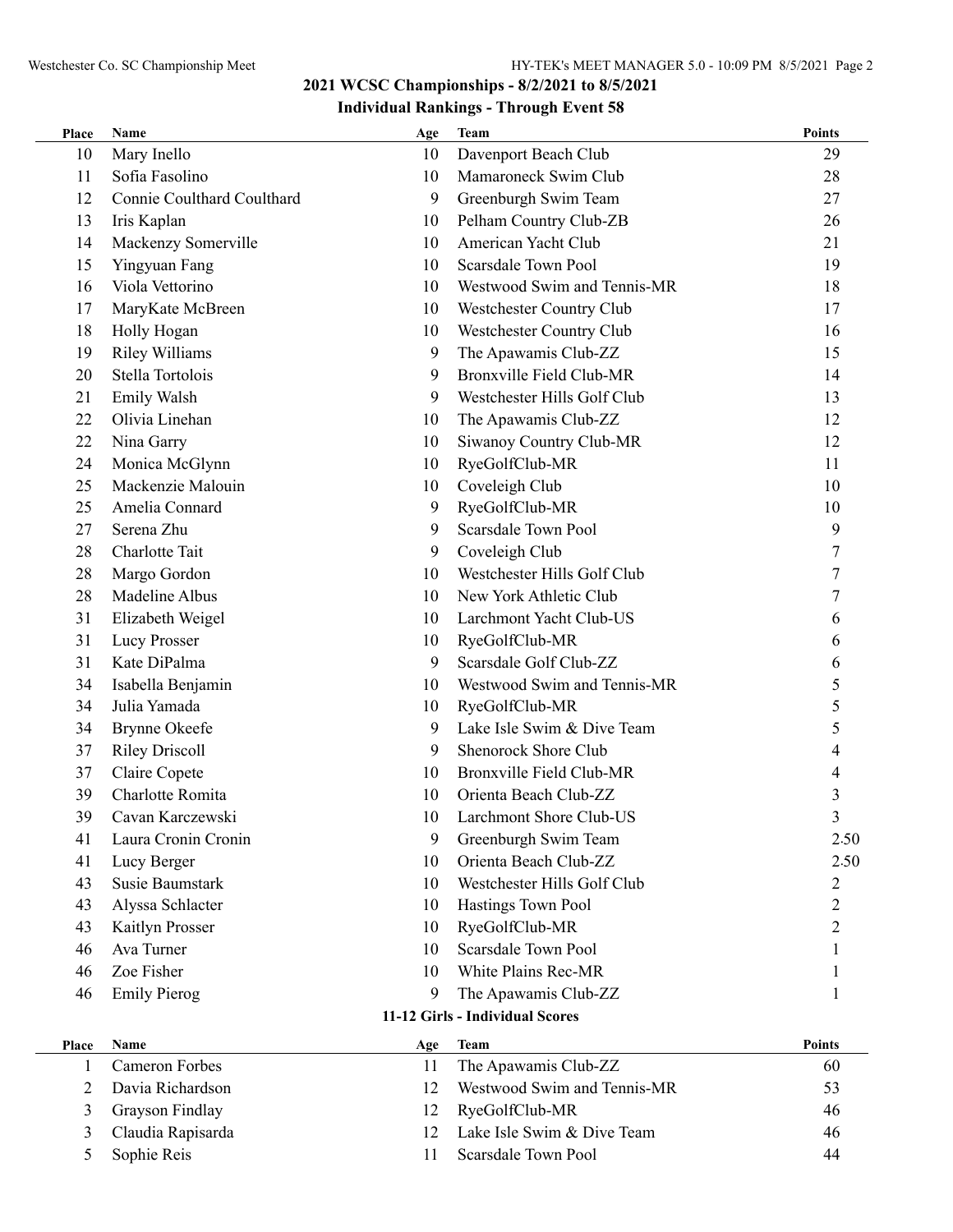#### **Individual Rankings - Through Event 58**

#### **11-12 Girls - Individual Scores**

| Place                           | Name                       | Age | Team                            | <b>Points</b>  |  |  |  |
|---------------------------------|----------------------------|-----|---------------------------------|----------------|--|--|--|
| 6                               | Anna Hill                  | 12  | Westwood Swim and Tennis-MR     | 43             |  |  |  |
| 7                               | Kate Chesley               | 11  | Shenorock Shore Club            | 40             |  |  |  |
| 8                               | <b>Charlotte Dinger</b>    | 12  | RyeGolfClub-MR                  | 31             |  |  |  |
| 9                               | Mairead Luhman             | 12  | Shenorock Shore Club            | 30             |  |  |  |
| 9                               | Mary Fontanella            | 12  | Larchmont Yacht Club-US         | 30             |  |  |  |
| 11                              | Mackenzie Cabello          | 11  | Lake Isle Swim & Dive Team      | 29             |  |  |  |
| 12                              | Lila Rupp                  | 12  | American Yacht Club             | 28             |  |  |  |
| 13                              | <b>Emily Dougherty</b>     | 11  | New York Athletic Club          | 26             |  |  |  |
| 14                              | Zoe Boda                   | 11  | Harrison-MR                     | 25             |  |  |  |
| 14                              | Angelina Lingeza           | 11  | Harrison-MR                     | 25             |  |  |  |
| 14                              | Tessa Leroy                | 12  | <b>Scarsdale Town Pool</b>      | 25             |  |  |  |
| 17                              | Emily Walsh                | 11  | Shenorock Shore Club            | 16             |  |  |  |
| 17                              | Maria Retana               | 12  | Scarsdale Town Pool             | 16             |  |  |  |
| 19                              | Kelly Constantino          | 12  | Lakenridge Swim Club-ZZ         | 15             |  |  |  |
| 20                              | Alba Iacobazzi Iacobazzi   | 12  | Greenburgh Swim Team            | 14             |  |  |  |
| 21                              | Eleanor English            | 11  | The Apawamis Club-ZZ            | 13             |  |  |  |
| 22                              | Claire Biddle              | 11  | <b>Shenorock Shore Club</b>     | 12             |  |  |  |
| 23                              | Elizabeth Fitzmaurice      | 12  | Ardsley Swim & Tennis Club-MR   | 9              |  |  |  |
| 24                              | Jane Chevalier             | 11  | Larchmont Yacht Club-US         | 8              |  |  |  |
| 25                              | Ezgi Topkara               | 11  | Scarsdale Town Pool             | 7              |  |  |  |
| 25                              | Velvet Marsh               | 12  | Hastings Town Pool              | 7              |  |  |  |
| 27                              | Jane Hickey                | 12  | Larchmont Yacht Club-US         | 5              |  |  |  |
| 27                              | Charlotte O'Friel          | 12  | <b>Bronxville Field Club-MR</b> | 5              |  |  |  |
| 29                              | Julianne Torina            | 11  | New York Athletic Club          |                |  |  |  |
| 29                              | Serena Dugan               | 12  | Scarsdale Golf Club-ZZ          |                |  |  |  |
| 29                              | Gianna Fountain            | 11  | White Plains Rec-MR             |                |  |  |  |
| 32                              | Kaitlyn Bentley            | 12  | Coveleigh Club                  | 3              |  |  |  |
| 32                              | <b>Emily Wang</b>          | 12  | <b>Scarsdale Town Pool</b>      | 3              |  |  |  |
| 34                              | Maggie Miner               | 12  | Bronxville Field Club-MR        | $\overline{c}$ |  |  |  |
| 34                              | Caroline Contino           | 12  | Westchester Country Club        | $\overline{c}$ |  |  |  |
| 34                              | Neve Aikman                | 11  | Westwood Swim and Tennis-MR     | $\overline{2}$ |  |  |  |
| 37                              | Finley Bethea              | 11  | Pelham Country Club-ZB          |                |  |  |  |
| 37                              | Claire Reed                | 11  | New York Athletic Club          |                |  |  |  |
| 13-14 Girls - Individual Scores |                            |     |                                 |                |  |  |  |
| <b>Place</b>                    | Name                       | Age | Team                            | <b>Points</b>  |  |  |  |
| 1                               | Penny Lazar                | 14  | Westchester Country Club        | 57             |  |  |  |
| 2                               | Lauren Maierle             | 14  | Lake Isle Swim & Dive Team      | 54             |  |  |  |
| 3                               | <b>Charlotte Brawer</b>    | 14  | Larchmont Yacht Club-US         | 52             |  |  |  |
| 4                               | Megan Tiedemann            | 14  | RyeGolfClub-MR                  | 45             |  |  |  |
| 4                               | Victoria Mordaunt          | 14  | Harrison-MR                     | 45             |  |  |  |
| 6                               | Maddie Horner              | 13  | New York Athletic Club          | 39             |  |  |  |
| 7                               | Saskia Aikman              | 13  | Westwood Swim and Tennis-MR     | 33             |  |  |  |
| 8                               | Kenya Clark                | 13  | Lake Isle Swim & Dive Team      | 30             |  |  |  |
| 9                               | Tamsin Coulthard Coulthard | 13  | Greenburgh Swim Team            | 28.50          |  |  |  |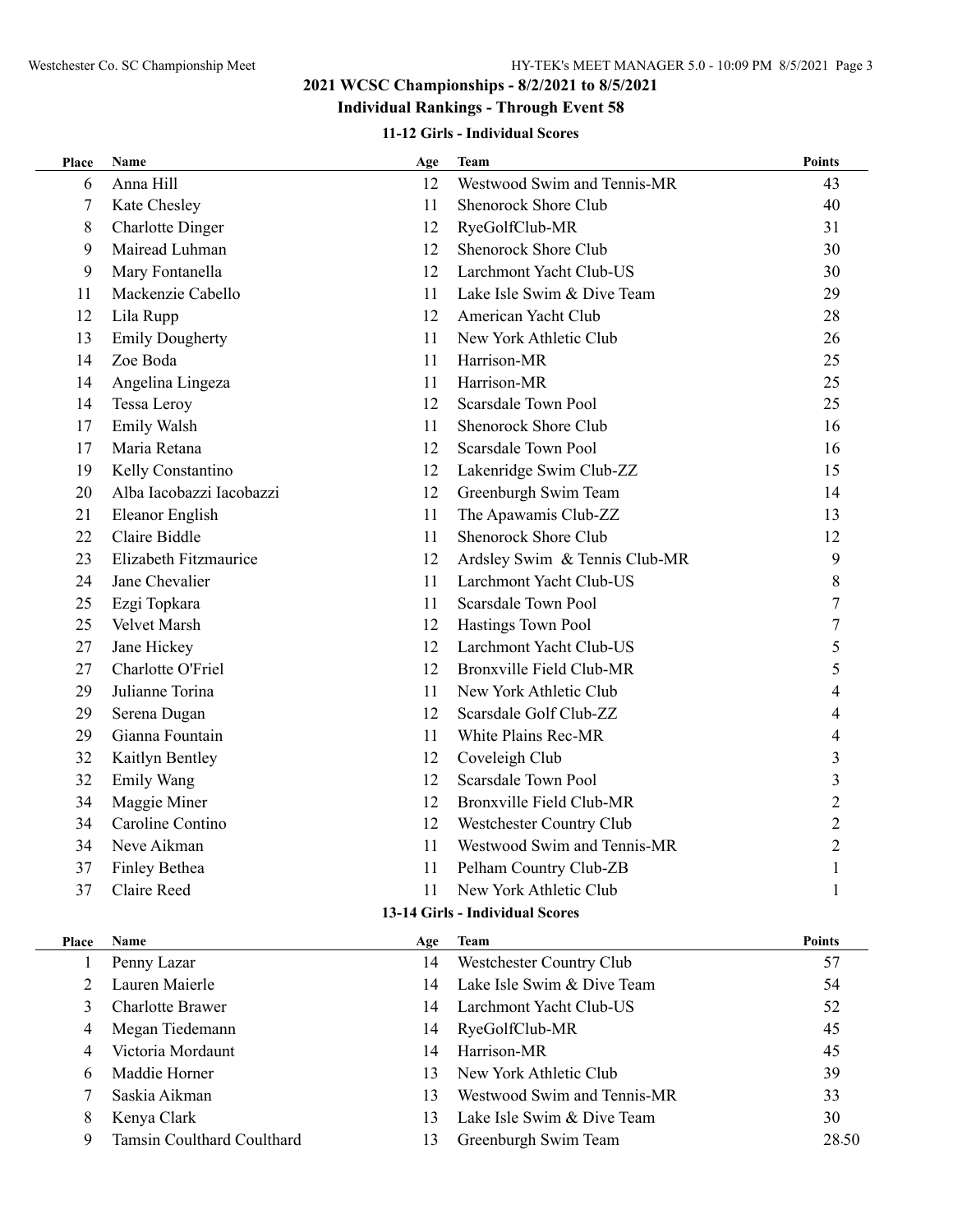| Place | <b>Name</b>                 | Age | <b>Team</b>                     | <b>Points</b>  |
|-------|-----------------------------|-----|---------------------------------|----------------|
| 10    | Kayla Lombardo              | 13  | RyeGolfClub-MR                  | 26             |
| 10    | Taylor D'Auria              | 14  | New York Athletic Club          | 26             |
| 12    | Serena Wu                   | 14  | Scarsdale Town Pool             | 25             |
| 13    | Renae Chung                 | 13  | Westwood Swim and Tennis-MR     | 24             |
| 14    | Sophia Rende                | 13  | Davenport Beach Club            | 22             |
| 14    | Sophia Lord                 | 13  | RyeGolfClub-MR                  | 22             |
| 16    | Campbell French             | 13  | Westchester Country Club        | 19.50          |
| 17    | Eliza Babyak                | 14  | <b>Bronxville Field Club-MR</b> | 19             |
| 18    | Maddie Ford                 | 13  | Coveleigh Club                  | 17             |
| 18    | Kate Chandra                | 13  | Wykagyl Country Club-ZZ         | 17             |
| 20    | Riley Hendrickson           | 14  | Westwood Swim and Tennis-MR     | 15             |
| 20    | Katie Nalepka               | 14  | Coveleigh Club                  | 15             |
| 22    | Maddie Weiss                | 13  | Lake Isle Swim & Dive Team      | 14             |
| 23    | Libby McFarland             | 13  | Larchmont Yacht Club-US         | 13             |
| 24    | Riko Suzuki                 | 13  | Harrison-MR                     | 12             |
| 24    | Scarlett Kaplan             | 14  | Pelham Country Club-ZB          | 12             |
| 26    | Audrey Li                   | 13  | <b>Scarsdale Town Pool</b>      | 11             |
| 27    | Ava Owens                   | 13  | Westwood Swim and Tennis-MR     | 10             |
| 28    | Kayla Wels                  | 14  | Westchester Hills Golf Club     | 9              |
| 28    | Mia Howson                  | 13  | Coveleigh Club                  | 9              |
| 30    | Maeve Bruton                | 14  | Westchester Hills Golf Club     | 7              |
| 30    | Nina Dsupin                 | 14  | Larchmont Yacht Club-US         | 7              |
| 32    | Hannah O'Meara              | 13  | Wykagyl Country Club-ZZ         | 5.50           |
| 32    | Julia Weinbach              | 14  | Larchmont Shore Club-US         | 5.50           |
| 34    | Caroline Bach               | 13  | Davenport Beach Club            | 5              |
| 35    | Maddie Medico               | 14  | Westchester Hills Golf Club     | 4              |
| 35    | Grace May                   | 14  | Shenorock Shore Club            | $\overline{4}$ |
| 37    | Caroline Hardart            | 13  | Siwanoy Country Club-MR         | 3              |
| 38    | Devin Topkara               | 13  | <b>Scarsdale Town Pool</b>      | $\overline{2}$ |
| 38    | Michela Iacobazzi Iacobazzi | 14  | Greenburgh Swim Team            | $\overline{2}$ |
| 40    | Ayana Ite                   | 13  | Mamaroneck Swim Club            | 1              |
| 40    | Elsa Confalone              | 14  | Lake Isle Swim & Dive Team      | $\mathbf{1}$   |
|       |                             |     |                                 |                |

#### **15-17 Girls - Individual Scores**

| Place | <b>Name</b>       | Age | <b>Team</b>                   | <b>Points</b> |
|-------|-------------------|-----|-------------------------------|---------------|
|       | Lente Geelen      | 16  | RyeGolfClub-MR                | 60            |
|       | Ally Pfeiffer     | 15  | Pelham Country Club-ZB        | 53            |
| 3     | Daniella Condon   | 16  | Lake Isle Swim & Dive Team    | 44            |
| 4     | Kait Sweeney      | 15  | Lake Isle Swim & Dive Team    | 40            |
| 4     | Kate Dougherty    | 16  | New York Athletic Club        | 40            |
| 6     | Rory Sheridan     | 15  | Ardsley Swim & Tennis Club-MR | 37            |
|       | Megan Lee         | 17  | Wykagyl Country Club-ZZ       | 35            |
| 8     | Julia Reich       | 16  | Bronxville Field Club-MR      | 33            |
| 9     | Kelly Tula        | 15  | Greenburgh Swim Team          | 30            |
| 10    | <b>Emily Carr</b> | 17  | Ardsley Swim & Tennis Club-MR | 26            |
| 10    | Izzy Balachandran | 17  | Wykagyl Country Club-ZZ       | 26            |
| 12    | Julia Pujadas     | 15  | Westchester Country Club      | 24            |
|       |                   |     |                               |               |